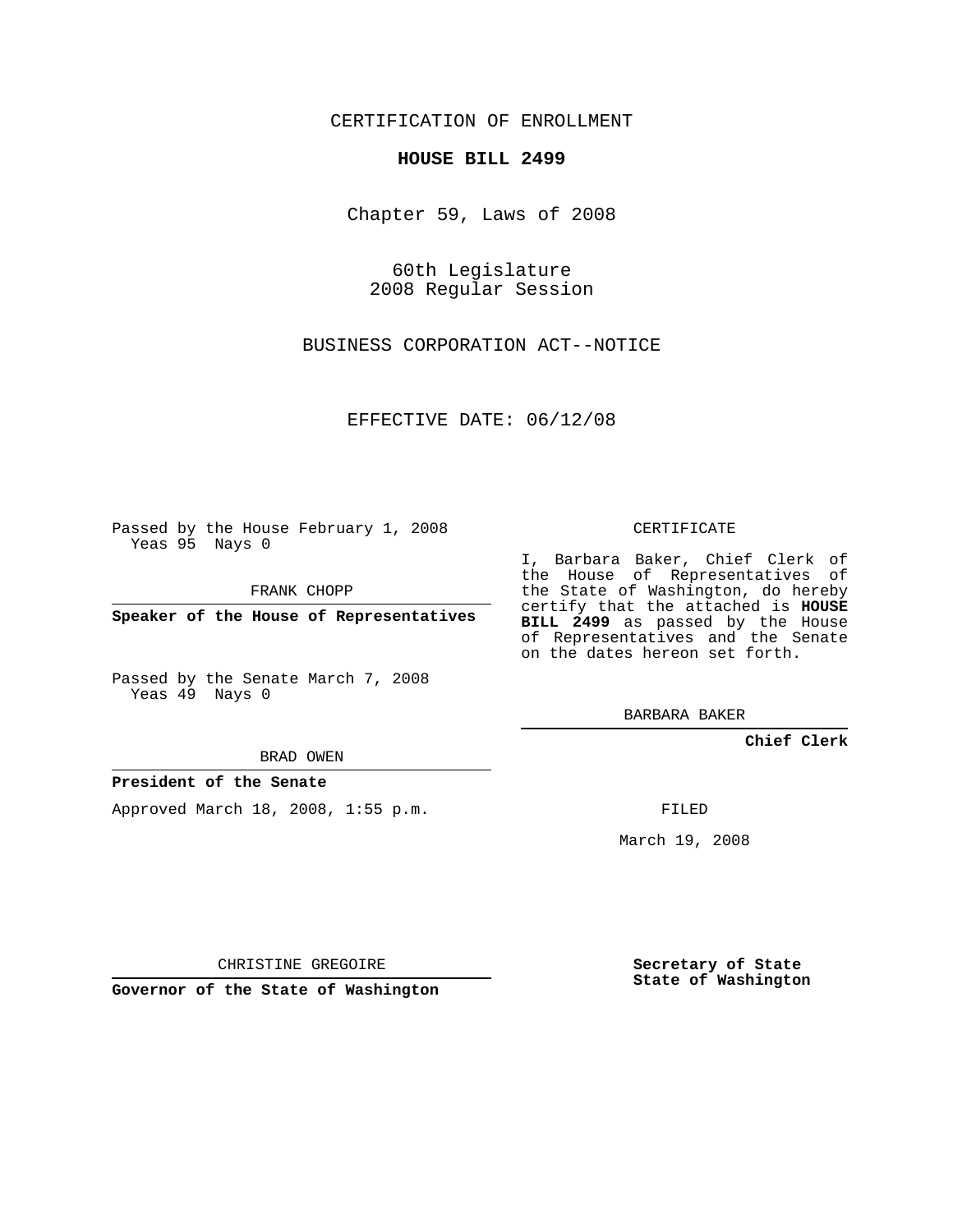## **HOUSE BILL 2499** \_\_\_\_\_\_\_\_\_\_\_\_\_\_\_\_\_\_\_\_\_\_\_\_\_\_\_\_\_\_\_\_\_\_\_\_\_\_\_\_\_\_\_\_\_

\_\_\_\_\_\_\_\_\_\_\_\_\_\_\_\_\_\_\_\_\_\_\_\_\_\_\_\_\_\_\_\_\_\_\_\_\_\_\_\_\_\_\_\_\_

Passed Legislature - 2008 Regular Session

## **State of Washington 60th Legislature 2008 Regular Session**

**By** Representatives Pedersen and Rodne

Prefiled 01/03/08. Read first time 01/14/08. Referred to Committee on Judiciary.

 AN ACT Relating to notice under the Washington business corporation 2 act; and amending RCW 23B.01.410.

BE IT ENACTED BY THE LEGISLATURE OF THE STATE OF WASHINGTON:

 **Sec. 1.** RCW 23B.01.410 and 2002 c 297 s 10 are each amended to read as follows:

 (1) Notice under this title must be provided in the form of a record, except that oral notice of any meeting of the board of directors may be given if expressly authorized by the articles of incorporation or bylaws.

(2) Permissible means of transmission.

 (a) Oral notice. Oral notice may be communicated in person, by telephone, wire, or wireless equipment which does not transmit a facsimile of the notice, or by any electronic means which does not create a record. If these forms of oral notice are impracticable, oral notice may be communicated by radio, television, or other form of public broadcast communication.

 (b) Notice provided in a tangible medium. Notice may be provided in a tangible medium and be transmitted by mail, private carrier, or personal delivery; telegraph or teletype; or telephone, wire, or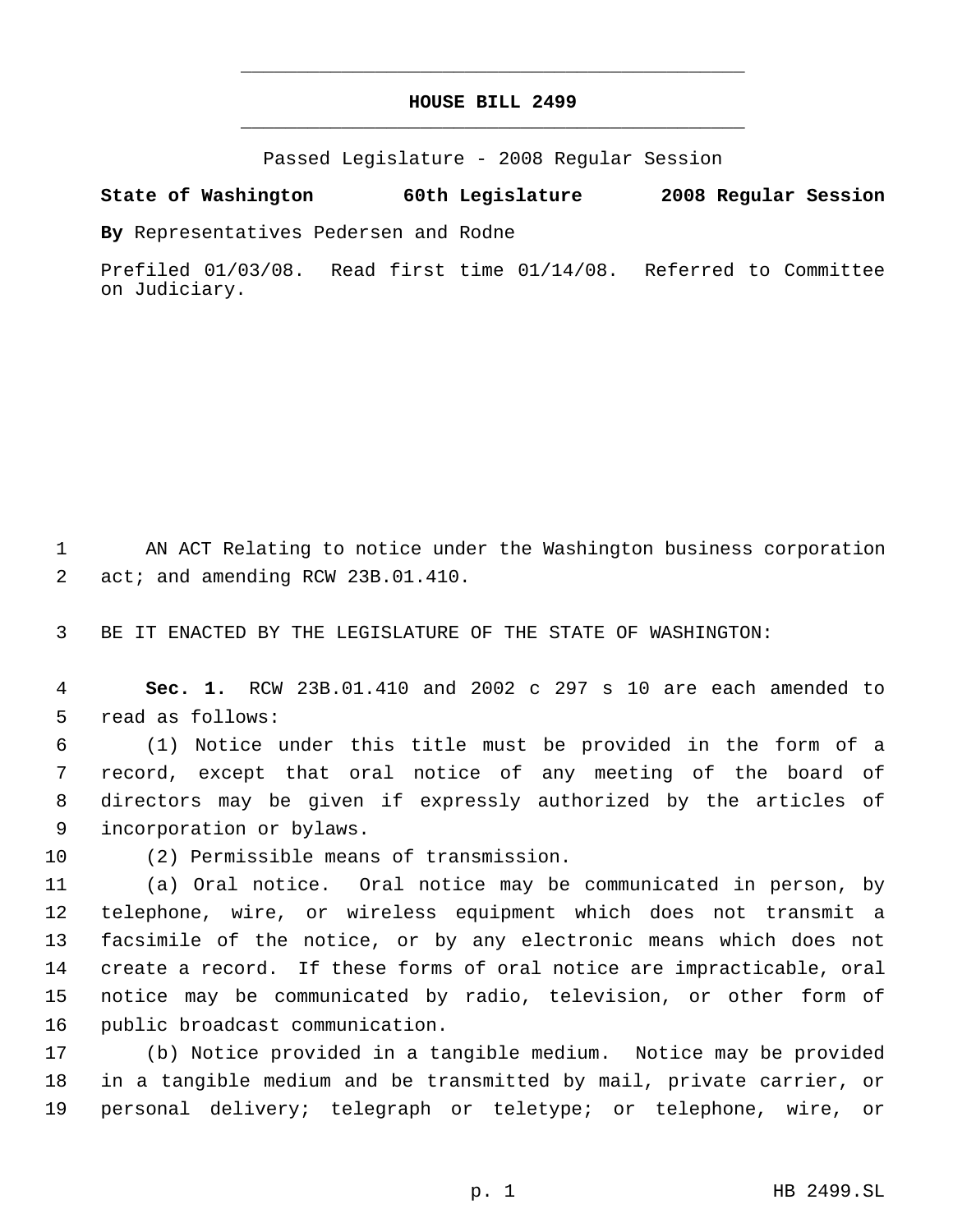wireless equipment which transmits a facsimile of the notice. If these forms of notice in a tangible medium are impracticable, notice in a tangible medium may be transmitted by an advertisement in a newspaper of general circulation in the area where published.

(c) Notice provided in an electronic transmission.

 (i) Notice may be provided in an electronic transmission and be electronically transmitted.

 (ii) Notice to shareholders or directors in an electronic transmission is effective only with respect to shareholders and directors that have consented, in the form of a record, to receive electronically transmitted notices under this title and designated in the consent the address, location, or system to which these notices may be electronically transmitted and with respect to a notice that otherwise complies with any other requirements of this title and applicable federal law.

 (A) Notice to shareholders or directors for this purpose includes 17 material that this title requires ((or permits)) to accompany the notice.

 (B) A shareholder or director who has consented to receipt of electronically transmitted notices may revoke this consent by delivering a revocation to the corporation in the form of a record.

 (C) The consent of any shareholder or director is revoked if (I) the corporation is unable to electronically transmit two consecutive notices given by the corporation in accordance with the consent, and (II) this inability becomes known to the secretary of the corporation, the transfer agent, or any other person responsible for giving the notice. The inadvertent failure by the corporation to treat this inability as a revocation does not invalidate any meeting or other action.

 (iii) Notice to shareholders or directors who have consented to receipt of electronically transmitted notices may be provided by (A) posting the notice on an electronic network and (B) delivering to the shareholder or director a separate record of the posting, together with comprehensible instructions regarding how to obtain access to the posting on the electronic network.

 (iv) Notice to a domestic or foreign corporation, authorized to transact business in this state, in an electronic transmission is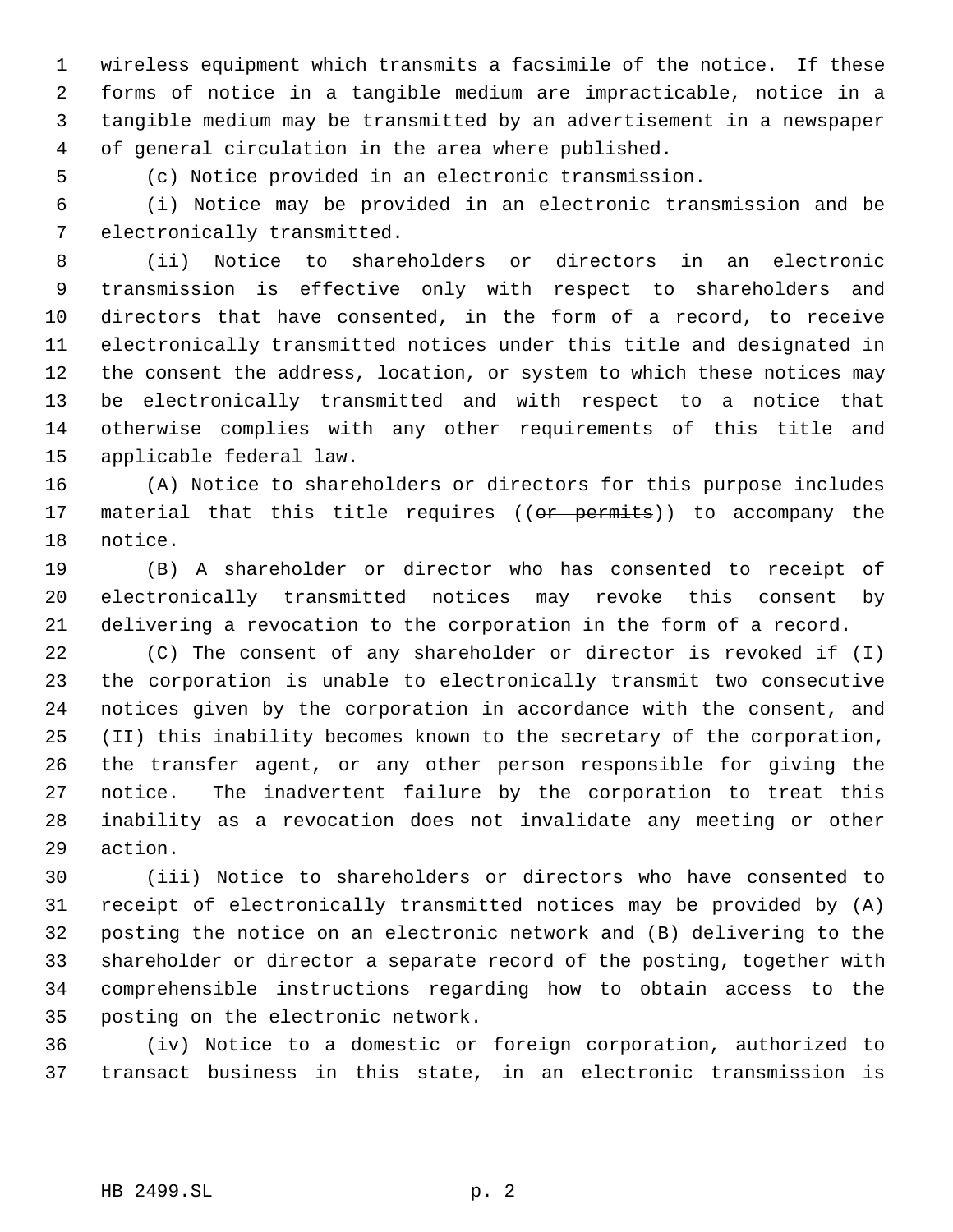effective only with respect to a corporation that has designated in a record an address, location, or system to which the notices may be electronically transmitted.

 (d) Materials accompanying notice to shareholders of public companies. Notwithstanding anything to the contrary in this section or any other section of this title, if this title requires that a notice to shareholders be accompanied by certain material, a public company may satisfy such a requirement, whether or not a shareholder has consented to receive electronically transmitted notice, by (i) posting the material on an electronic network (either separate from, or in combination or as part of, any other materials the public company has posted on the electronic network in compliance with applicable federal 13 law) at or prior to the time that the notice is delivered to the public company's shareholders entitled to receive the notice, and (ii) delivering to the public company's shareholders entitled to receive the 16 notice a separate record of the posting (which record may accompany, or 17 be contained in, the notice), together with comprehensible instructions regarding how to obtain access to the posting on the electronic network. In such a case, the material is deemed to have been delivered to the public company's shareholders at the time the notice to the shareholders is effective under this section. A public company that elects pursuant to this section to post on an electronic network any material required by this title to accompany a notice to shareholders 24 is required, at its expense, to provide a copy of the material in a tangible medium (alone or in combination or as part of any other materials the public company has posted on the electronic network in compliance with federal law) to any shareholder entitled to such a notice who so requests.

(3) Effective time and date of notice.

- (a) Oral notice. Oral notice is effective when received.
- (b) Notice provided in a tangible medium.
- (i) Notice in a tangible medium, if in a comprehensible form, is effective at the earliest of the following:

 (A) If expressly authorized by the articles of incorporation or bylaws, and if notice is sent to the person's address, telephone number, or other number appearing on the records of the corporation, when dispatched by telegraph, teletype, or facsimile equipment;

(B) When received;